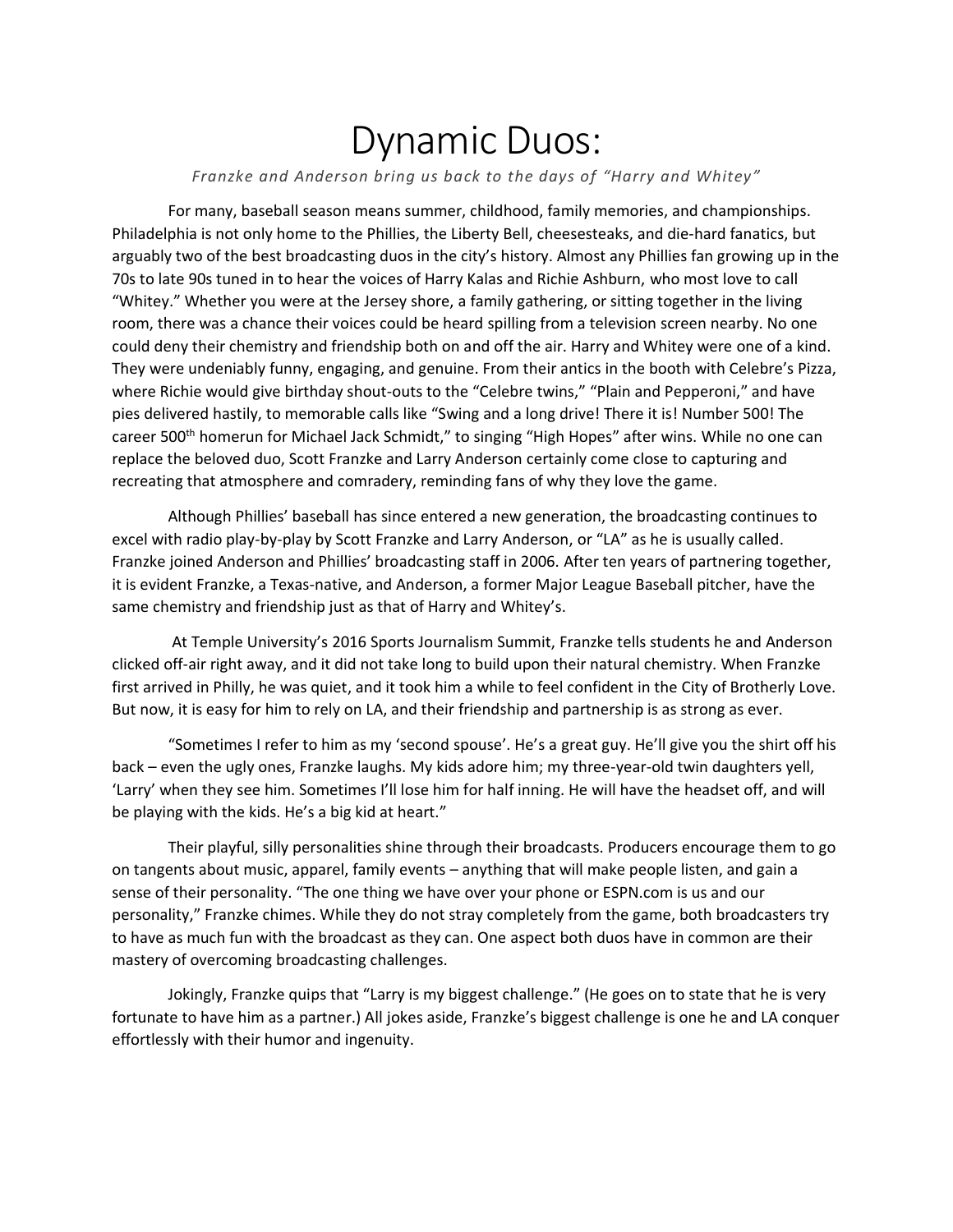"The biggest challenge is when the team is having a bad game or going through a bad stretch, and you need to keep people listening and entertained. You can't pound away at the negative, because this is an escape for people."

There is no question that the two of them keep listeners engaged and smiling when driving, or sitting outside on a deck on a humid summer evening. Even with the Phillies' woes and inevitable losing streaks, Franzke and LA have found moments to let the audience take it all in. Without a doubt, they have mastered the "unspoken challenge"/art of baseball: silence. As Franzke puts it:

"Baseball has all these moments when the pitcher is just standing there with the ball in his hand. It's a very different pace. You learn how to deal with the silence. It can be really intimidating to shut up as a broadcaster. You have to be comfortable with the silence. I don't think people want you to talk nonstop."

It is something Harry and Richie demonstrated time after time. Both had a respect for the game. Whitey only spoke when the play demanded so, and when Harry would engage him in a conversation. Their insight and analysis held value to the broadcast.

Kalas constantly told Franzke he cannot be any other broadcaster but himself. This is just one piece of advice from Kalas that Franzke holds close to him. Kalas was the grandfather Franzke never had, full of wisdom and very giving. When asked if Harry gave Franzke lasting advice, Franzke replies:

"Harry was very adamant that you had to be yourself. In a sport like baseball, and on the radio you get exposed. You are who are, and I think the personality we [Franzke and Anderson] put forth on the air is as close to us as we can be."

Fans and listeners certainly appreciate that sentiment. Their personalities not only complement one other, but they also allow for the audience to take in and vividly visualize the game. The best broadcasters in the sport often have their voices accompanied with some of the most memorable, cherished games in franchise history. Whitey's "OOOOOOHHH" during homeruns are unforgettable. HK's "Philadelphia Phillies are 2008 World Champions of Baseball," "Chase Utley, you are the man," and "We feel your passion through and through. Philadelphia fans, I love you" forever ring in my ears. For Franzke, he recalls Eric Bruntlett's unassisted triple play against the New York Mets, and being happy that he "called the play right." He also remembers his first few seasons with the Phillies, and loving the heated rivalry with Mets.

"One of the reasons I loved it was because the Mets were good, and the Phillies were getting good, and it was so exciting. Fights were breaking out in stands, and passions were really running high. They were some of my most fun times outside of the playoffs. That rivalry was really, really good."

Like Franzke, many hope that rivalry will be reborn again in the future. I remember being nine, ten years old, sitting on the carpet in my parents' bedroom watching late night, 9<sup>th</sup> inning comeback rallies on the 27-inch screen, and listening to Harry Kalas and Chris Wheeler get excited. Or if it was a nationally-televised game, we would mute the television, and listen to Franzke and Anderson on the radio. Ultimately, the best broadcasters in business place fans in moments of time, and let them connect and reminisce about the good times and struggles. With the exception of a few, not many can compete with the ease, talent, and passion of the partnerships of Kalas and Ashburn, and Franzke and Anderson. It is rare to find these treasures, and Philadelphia has been blessed to have several. These guys are the